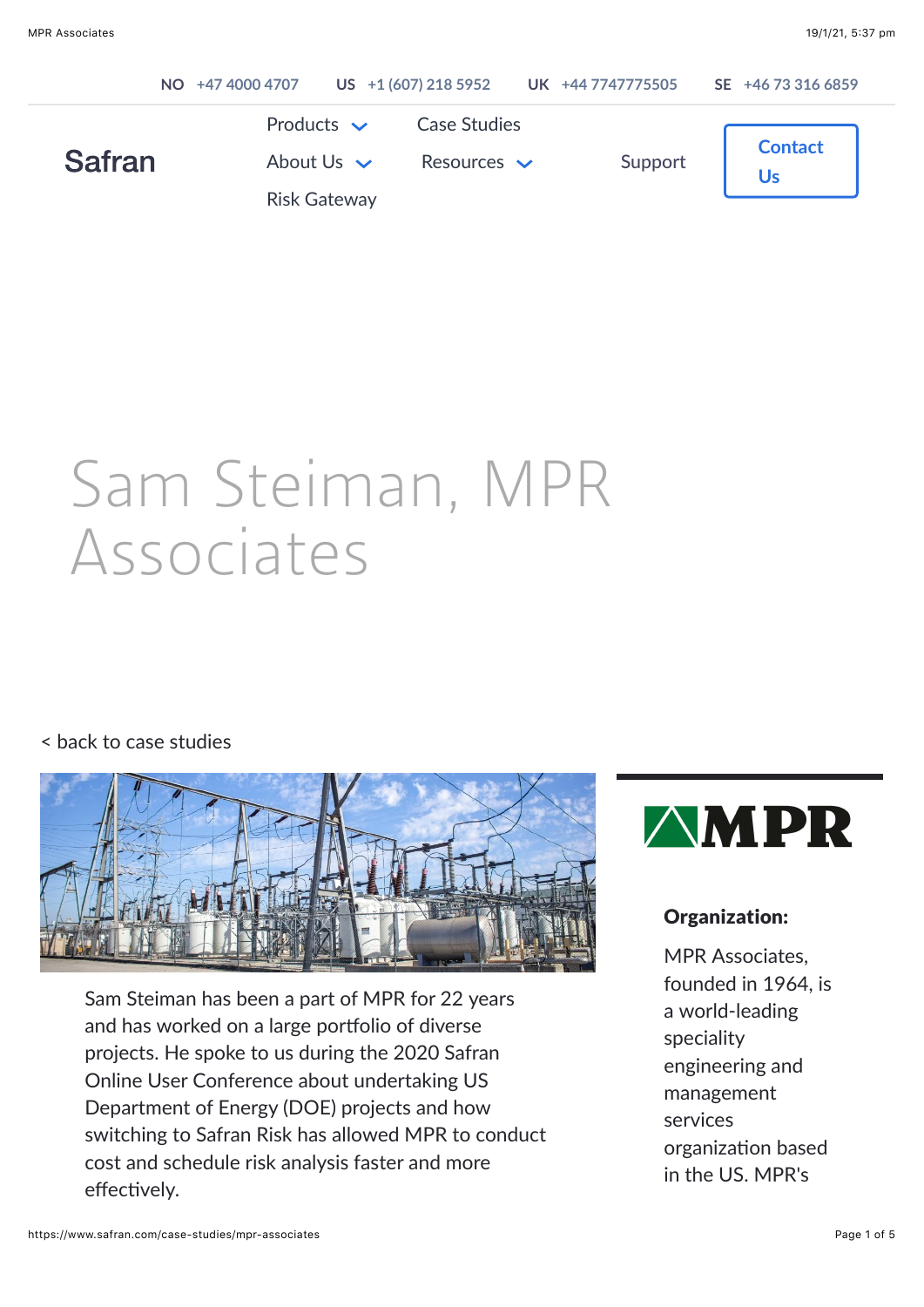## The Approval of US DOE Projects

DOE projects must go through a series of 'critical decision' (CD) gates to finally reach operational readiness. Making it through these CD gates is therefore crucial to project success. The first 3 of these stages relate to cost and schedule most keenly:

- CD-0: Approval of a mission need.
	- At this stage, cost and schedule for a project are very high level and a broad range.
- $\bullet$  CD-1: Approval of alternative selection and cost range.
	- $\bullet$  Cost and schedule still remain broad, but each possible alternative project is evaluated and considered.
- CD-2: Approval of performance baseline.
	- At this stage, the project team submits a proposed cost and schedule commitment including risk-based reserve/contingency, typically at the 80-90% confidence level. An independent body then reviews and validates the performance baseline to ensure the estimate is appropriate. Passing this independent review is a vital step towards ultimate approval of the performance baseline by the DOE Under Secretary (for projects between \$100M and \$750M) or Deputy Secretary (for projects greater than \$750M).

## Determining a Performance Baseline

Determining a performance baseline cost is inclusive of contingency and management reserve. While both are risk-based cost elements, management reserve

specialities lie in the commercial nuclear industry as well as governmental bodies like the Department of Energy and Defense.

#### Goals:

To conduct cost and schedule faster and more effectively than was possible with their previous risk management software

#### Safran Benefits for MPR:

Safran has allowed MPR to conduct their risk analyses with greater ease and efficiency, leading to a much smoother journey from planning to execution.

## TRY SAFRAN RISK FOR FREE

[Request a 30 Day Free trial](https://www.safran.com/risk-free-trial)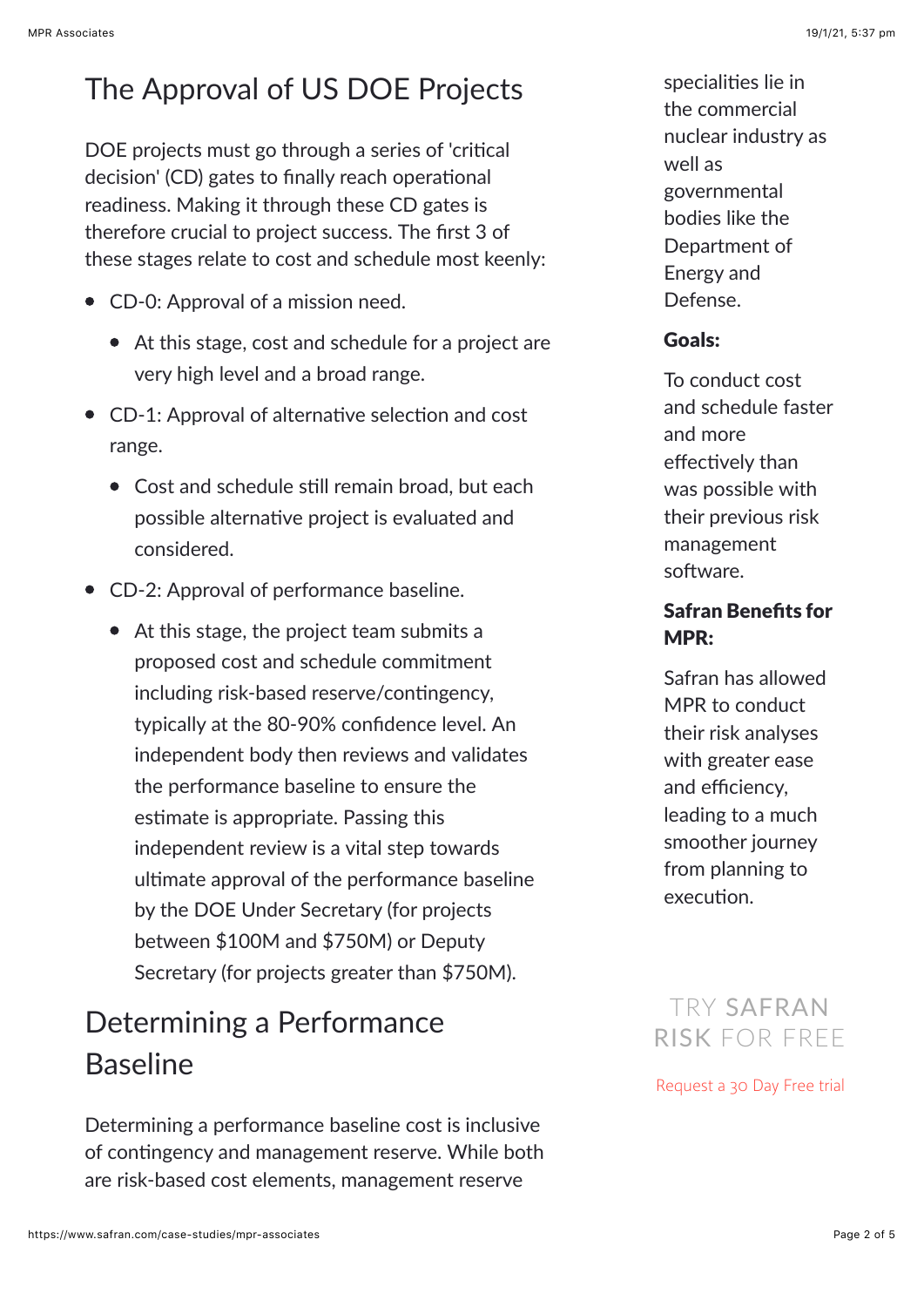risk lies with the contractor and contingency risk lies with the government. As such, they're two separate risk money reserves. A successful cost and schedule risk analysis must be tuned to calculate both the government's reserves and the contractor's reserve. Traditionally this is a complex process.

Before using Safran, Sam would have to run the simulation 3 times to calculate contingency and management reserve risks. He and his team would then have to manually draw up S-curve graphs using rudimentary screenshots and image editing software.

Naturally, this wasn't ideal. His team would often receive push-back concerning why the numbers given didn't always match perfectly to the graphs provided.

Using Safran, this process is much simpler and accurate. They still run the model thrice, that's not an issue. But now the S-graphs are produced automatically, quickly, and right within the model. This saves Sam and his team unneeded effort and time.

# Cost and Schedule Integration Made Easy

MPR, like many companies working on large-scale projects, were looking for a way to consolidate their cost and schedule risk analysis. This integration would spare them labour and expedite the risk analysis process.

In the past, Sam had to map cost estimates to a resource-loaded schedule manually before exporting to his cost module. This process was time-intensive and liable to data entry errors.

With Safran Risk, however, he can bring cost estimates directly into his cost module, all while mapping cost elements straight to activities for greater understanding. As Sam puts it: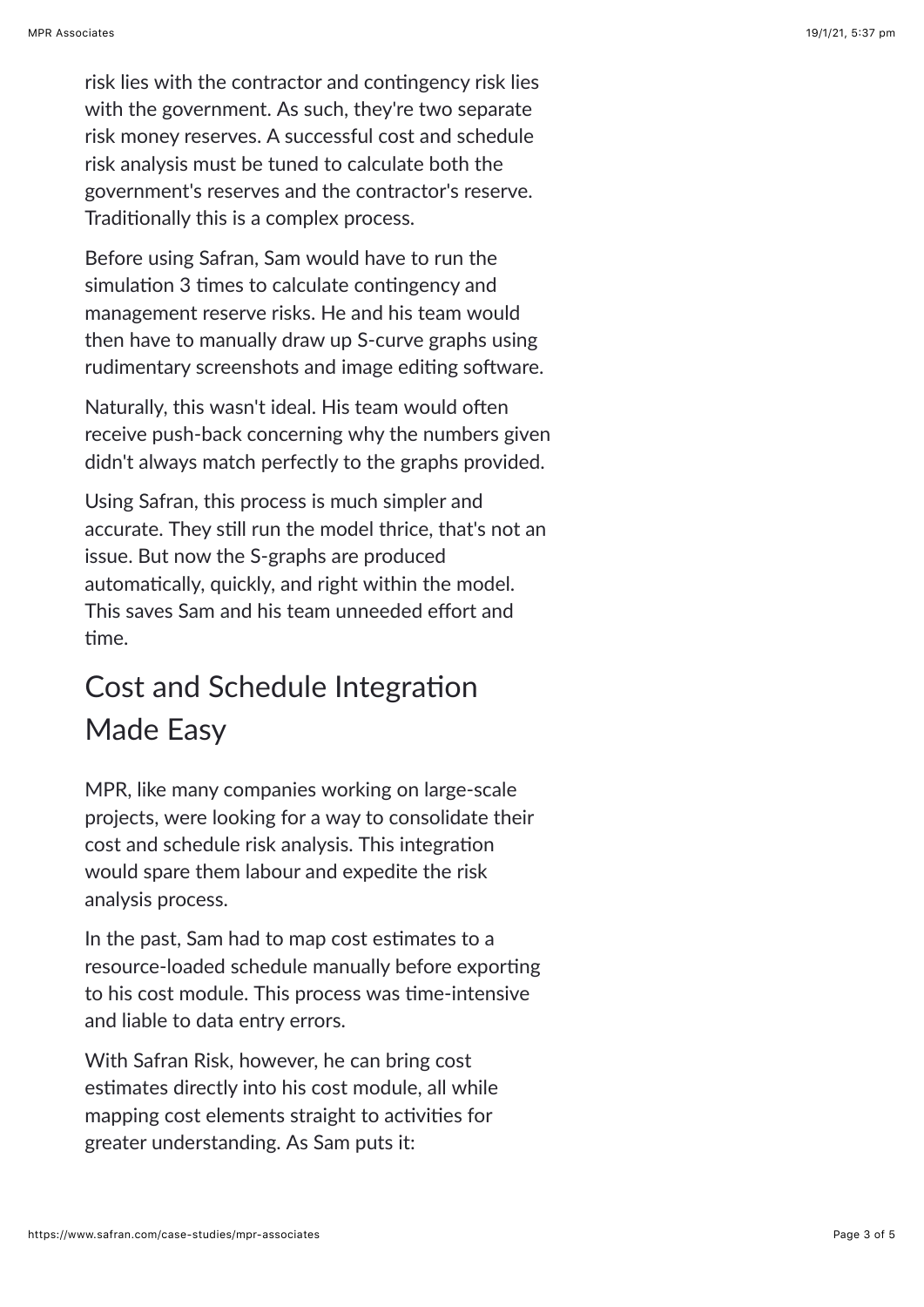"Safran makes it a heck of a lot easier to merge the cost and schedule."

For more information on how MPR make use of Safran Risk, watch Sam's full keynote from the 2020 Safran Online User Conference below:

### An Introduction to **Safran Risk**

Sign up for a free learning session and discover the power of integrated cost and schedule risk analysis.

**Register Now** 

**[Watch a Demo](https://www.safran.com/cs/c/?cta_guid=58eb9f48-b85b-4336-bdbf-8f2e621197cd&signature=AAH58kFC_WXijOpnH7czL6nTofQBCdIUag&pageId=33447571227&placement_guid=9a9c836b-8002-4cbf-ab29-409a7d1bea7f&click=d0ab7992-d05a-4ab7-b50a-2f676e12d5ec&hsutk=effce42cd198e0cc7579cd6db51956c3&canon=https://www.safran.com/case-studies/mpr-associates&utm_referrer=https://www.safran.com/resources?types=Case+studies&topics=Risk&portal_id=2405298&redirect_url=APefjpEDcLTW-pAp6BHrq9Zel7xdCU5arQTCLITxE533MqSRagQGm4E3fS73D5wa_zhKyUtRAReOL6XTaIcn1qsmSxAWWzrlNPxFEs528YsFcmwbd5CHIungQOg1qKkJVMww5NKzoNfzh7RZyidJ-TQTurd-V2YBprBogZWWMZrrmP9J7Cun6aLe53BnA4QFoLfwttxRbQAKLcUjV_0957wVzr23xUL8E7Q8fyhT-pZ9NuC-6AtTICiX9Ab7e338YPiiTHxPNqGkiaI6MJ2sHx4oHuOLalsc-Q&__hstc=177432314.effce42cd198e0cc7579cd6db51956c3.1593579823818.1610934282941.1611037792934.8&__hssc=177432314.15.1611037792934&__hsfp=2104221593&contentType=blog-post) [Try Safran Risk](https://www.safran.com/cs/c/?cta_guid=a01e0e35-39d0-4aae-bb4d-a5a05afeb2e8&signature=AAH58kGsEqVVlKkX5zTgQhRWK3ve37UIeg&pageId=33447571227&placement_guid=8c14f8e5-030b-4bb1-a04e-97ade25d4b36&click=76f1366a-b9fc-4d34-982b-458d7b75901d&hsutk=effce42cd198e0cc7579cd6db51956c3&canon=https://www.safran.com/case-studies/mpr-associates&utm_referrer=https://www.safran.com/resources?types=Case+studies&topics=Risk&portal_id=2405298&redirect_url=APefjpGSJXWf4E0HqwiS1N4whnQL5nrzAFdKC0jP8zB_RhjaDMOif-OSgux6nd7zl_PYDJwIqgYOXDFnbNV9GFDt3gT2EDpHawB5_hizO5ZELZcLoieBDeAmomVx7j6Mnhx0CbYj4fBUtLNqxMVCNFzdxNS6EaVpRYLBeFPElOvyWNzWWm3mU7uc2Rwyy_esS8FNhvGneRFHrDbqJ8NQG-vkuYCGsY0TPgjScDxKSsPgC3yUb3ipDd1ufTEie3S0c_8JLxxQFpTXeCeXnNFBSXVCyKe6QNdvzw&__hstc=177432314.effce42cd198e0cc7579cd6db51956c3.1593579823818.1610934282941.1611037792934.8&__hssc=177432314.15.1611037792934&__hsfp=2104221593&contentType=blog-post)**